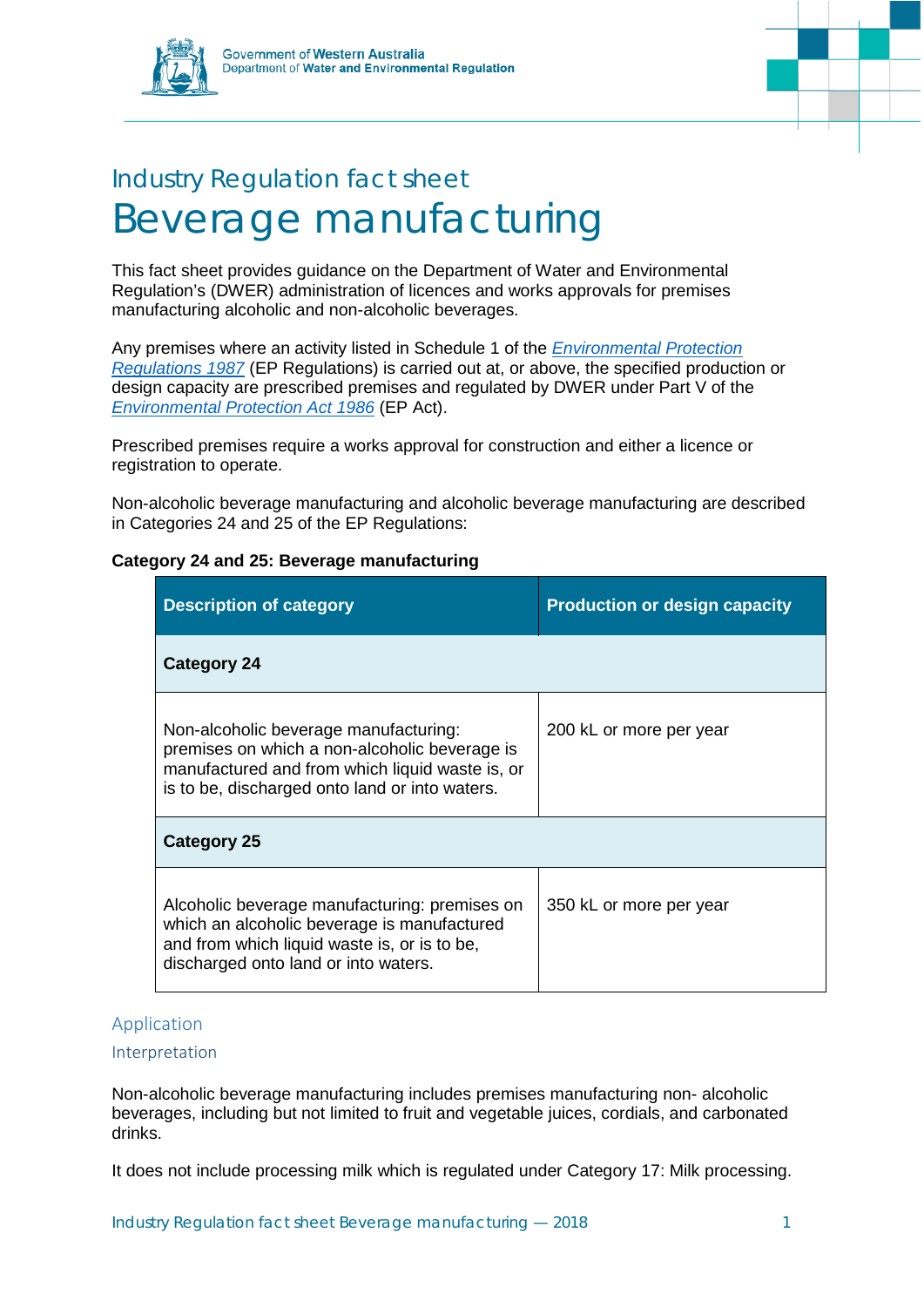

Alcoholic beverage manufacturing includes wineries, breweries and distilleries that manufacture alcoholic beverages, including but not limited to wine, beer, cider and spirits.

Some beverage manufacturers may produce both alcoholic and non-alcoholic beverages and may require licensing in both Category 24 and Category 25.

Re-packaging beverages is not considered to be beverage manufacture under Category 24 or 25.

To be considered a prescribed premises under Category 24 or 25, the premises must meet the specified production or design capacity and have a discharge of liquid waste onto land or into waters.

DWER does not consider the following to be a discharge of liquid waste onto land or into waters for the purposes of being considered a Category 24 or Category 25 prescribed premises:

- discharge to a private sewer (including Water Corporation sewers); or
- discharge to containment infrastructure for passive evaporation or storage prior to offsite transport or disposal.

Operators that have their liquid waste removed offsite must ensure that removal is carried out by a licensed controlled waste carrier.

#### Production/design capacity

The production or design capacity for Category 24: Non-alcoholic beverage manufacturing takes into consideration the capacity of the processing vessels used in the manufacturing process. It is the maximum capacity that the processing vessels can produce over a 12 month period.

The production or design capacity for Category 25: Alcoholic beverage manufacturing takes into consideration the capacity of the fermentation vessels used in the manufacturing process and the duration of each fermentation cycle. It is the maximum capacity that the fermentation vessels can produce over a 12-month period.

Production or design capacity for either category is not determined by the quantities of raw materials available or actually used (for example, tonnes of fruit pressed or volume of fruit juice or other ingredients).

## Environmental risk

Beverage manufacturing involves a risk of causing pollution or environmental harm unless prescribed premises are appropriately regulated and managed. The EP Act sets out a range of offences that specifically relate to occupiers of prescribed premises, in addition to general offences relating to pollution and environmental harm. For further information on these offences, refer to DWER's *Industry Regulation Guide to Licensing* and the EP Act.

Emissions and discharges from manufacturing alcoholic and non-alcoholic beverages can include:

- solid and liquid wastes (for example marc, lees, washdown water);
- potentially contaminated stormwater;
- odour; and
- noise.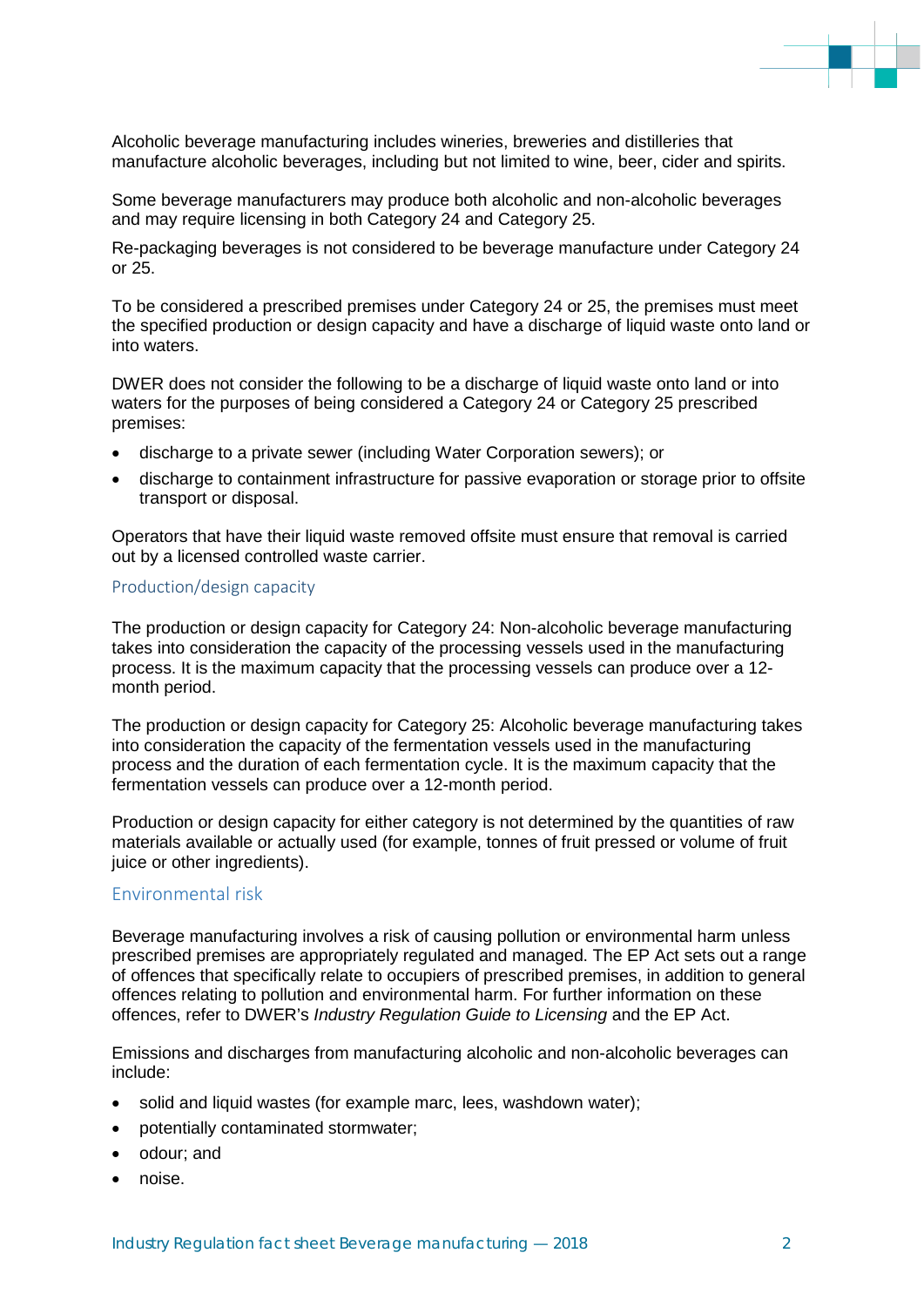

#### Assessment

DWER applies a risk-based approach to its regulatory functions under the EP Act. DWER's publications, [Guidance statement: Decision-making](https://www.der.wa.gov.au/images/documents/our-work/licences-and-works-approvals/GS_Decision_Making.pdf) and [Guidance statement: Risk](https://www.der.wa.gov.au/images/documents/our-work/licences-and-works-approvals/GS_Risk_Assessments.pdf)  [assessments,](https://www.der.wa.gov.au/images/documents/our-work/licences-and-works-approvals/GS_Risk_Assessments.pdf) detail the approach taken by DWER in assessing applications for works approvals and licences under Part V of the EP Act.

In assessing applications for works approvals and licences, DWER will assess emissions and discharges from the primary manufacturing activity, including any directly related activities and infrastructure that give rise to emissions and discharges, such as:

- manufacturing buildings and yards;
- waste treatment and storage areas (for example composting, wastewater treatment systems and ponds); and
- wastewater irrigation and solid waste application areas.

DWER will not assess emissions and discharges from activities such as grape growing and associated agricultural activities, including the use and storage of herbicides and pesticides.

DWER will consult with Local Government Authorities and the Department of Health about approvals for the treatment and disposal/irrigation of liquid waste.

Where a prescribed premises has been assessed by the Environmental Protection Authority as a 'significant proposal' and is subject to a Ministerial Statement granted under Part IV of the EP Act, the conditions of a works approval or licence granted under Part V must not be contrary to the conditions of the Ministerial Statement.